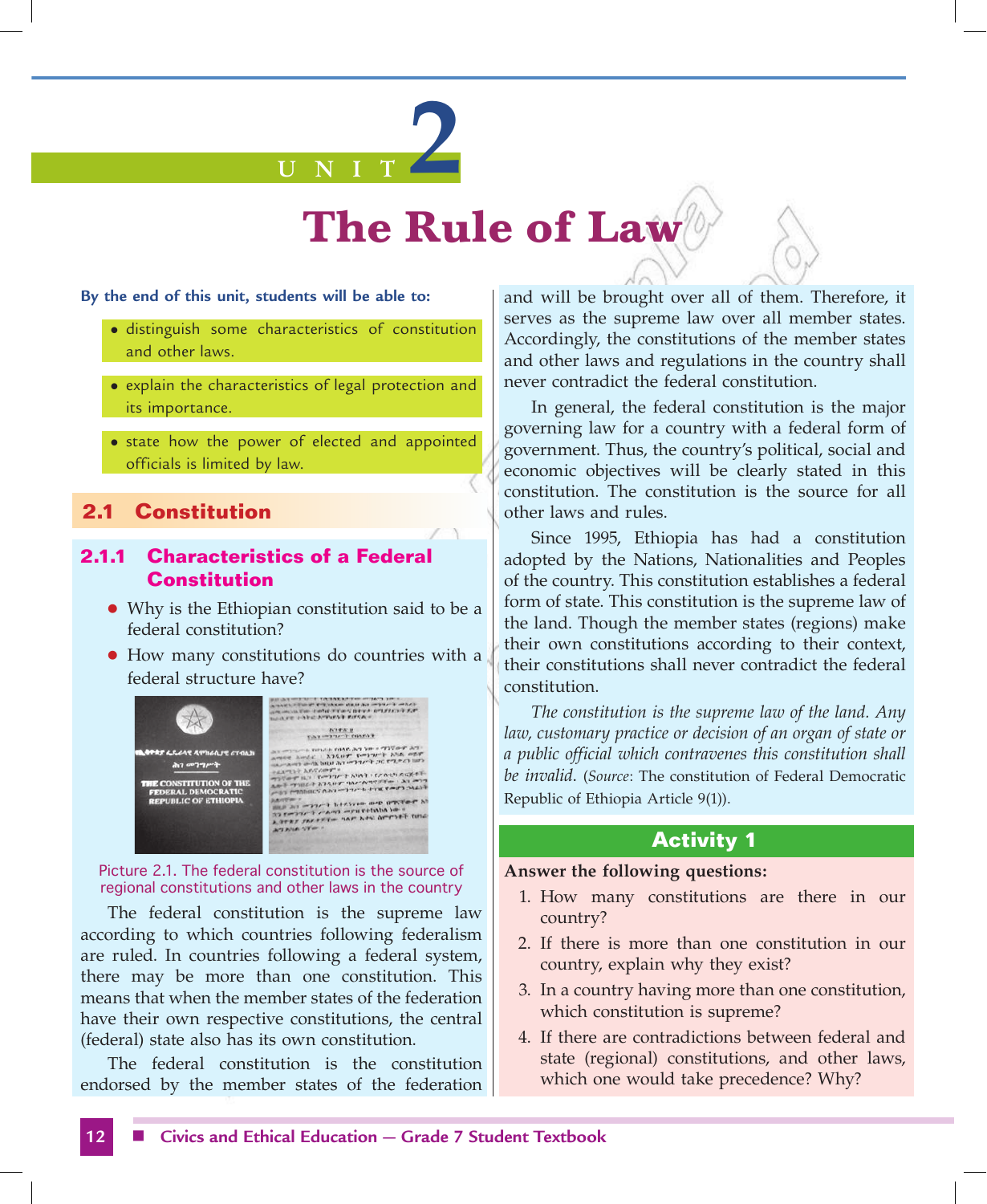#### **2.1.2 The Importance of a Federal Constitution**

• Mention the importance of Federal constitutions.

Power division between central (federal) and regional states is one of the characteristics of federalism. The federal constitution clearly states which powers are concurrently shared by both levels of the state and which powers are exclusively given to either. It also shows the relations between the two levels (federal and regional) of a state.

Furthermore, the federal constitution is essential in that it fulfills the following objectives.

- It enables people to exercise self-governance and decide on their affairs by themselves.
- $\bullet$  It makes administrative and judicial institutions accessible to them.
- It strengthens the people's participation and representation at different administrative levels, including the regional level.
- It facilitates balanced development among regional states.
- It helps to build unity among the people on the basis of equality and free will.
- It ensigns a just and balanced allocation of power and resources between the federal and regional states.
- It ensures the popular sovereignty of the nations, nationalities and peoples of Ethiopia.
- It ensures the legitimacy of the powers and responsibilities of the government and the peaceful transition of power. It also ensures the basic rights and citizens, political representation of people, etc.

# **Activity 2**

#### **Give short answers to the following questions:**

- 1. What problems may arise if the member states did not have a common, binding constitution?
- 2. Mention the advantages of the prevalence of constitution of federal and regional levels.

3. Explain what would happen if the member states of the Federal Democratic Republic of Ethiopia, which have their own respective constitutions, did not have a common binding constitution.

VINJ

## **2.1.3 The Importance of Legal Protection**

• Why do you think people in conflict or violated people request to be taken to judicial institutions?

#### **Morka and Sherif**

Morka and Sherif recognized that there is multifaceted corruption in their school. After they had decided to expose this corruption they failed to reach an agreement on the consequences of their act. Morka said that they would suffer disgrace if the school did not give them legal protection for their exposure of the corruption. Sherif on his part said that there was no need of legal protection so they called *Kitona* to consult with them on their disagreement.

#### **Activity 3**

**Answer the following questions based on the above case:**

- 1. What solutions would you give if you were in the place of *Kitona?*
- 2. Who should give them legal protection from any harm they may face for exposing the corruption?
- 3. Interview some other students and ask them whether or not legal protection is given to students who expose cases of corruption. Report back to your class.

Legal protection is the condition of protecting and ensuring the life, liberty and property of citizens without any form of discrimination. Legal protection prevents rich and powerful people from violating the rights of others, either by using force or money. It also gives citizens, rights to move freely from place to place, and to be engaged in economic, political and social affairs. To sum up, legal protection serves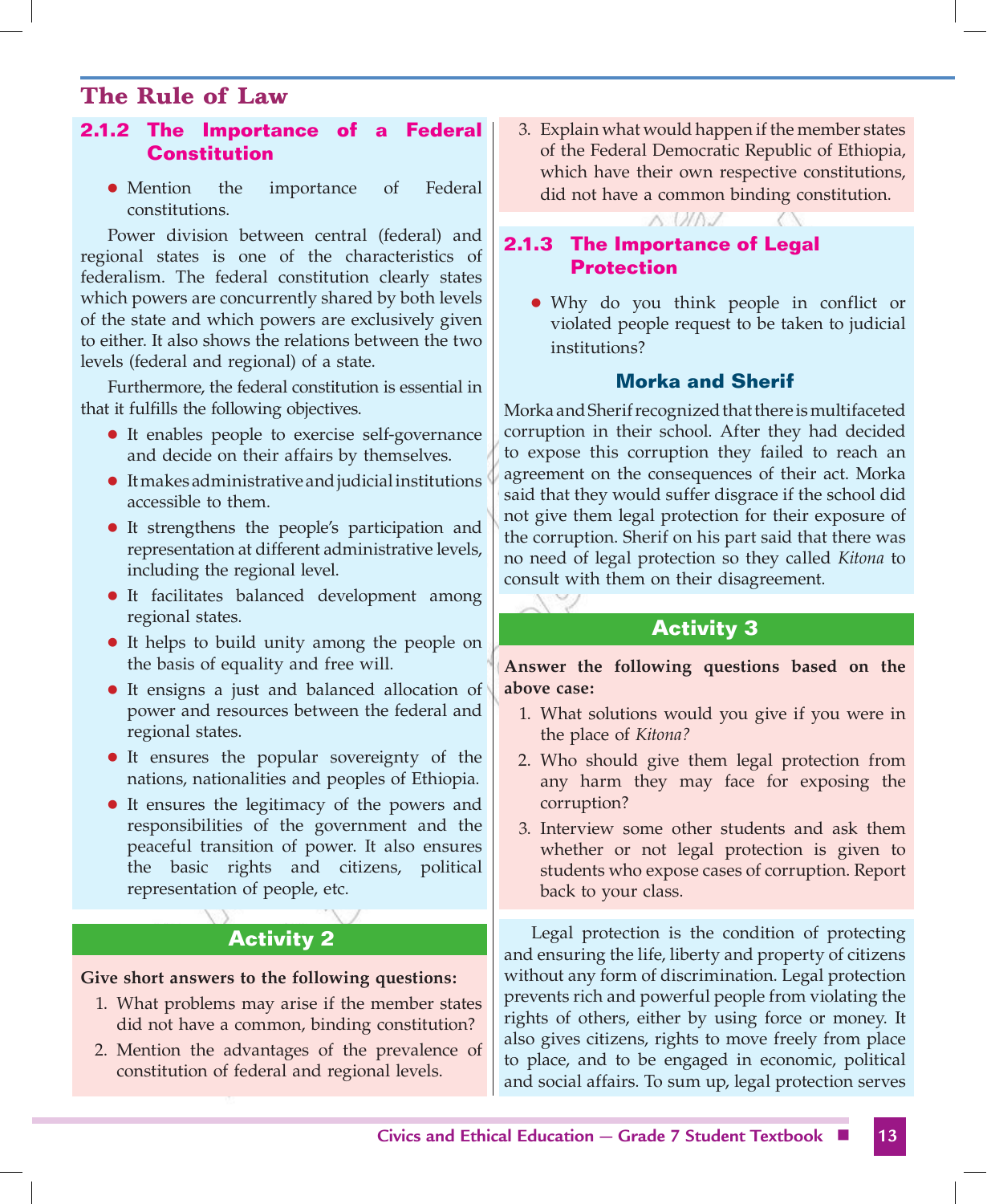as an instrument for respecting the human and democratic rights stated in the constitution.

## **Activity 4**

#### **Answer the following questions:**

- 1. What is meant by legal protection?
- 2. Why do citizens need legal protection?
- 3. Mention the legal protection of children provided in the federal constitution of Ethiopia.

#### **2.2 Ethics**

## **2.2.1 Ethical Standards Expected from Students**

Copy the following table on your exercise book and put tick mark  $(\checkmark)$  for the ethical standards that the society expects from students in the table given below:

#### **Table 2.1: Deciding whether the given values are ethical or unethical**

| No.            | <b>Values</b>                                                                              | Ethical | Unethical |
|----------------|--------------------------------------------------------------------------------------------|---------|-----------|
| 1              | Helping the vulnerable                                                                     |         |           |
| $\overline{2}$ | Taking the initiative to<br>clean ones environment                                         |         |           |
| 3              | Being exemplary in the<br>request for the common<br>solutions to environmental<br>problems |         |           |
| $\overline{4}$ | Respecting the elderly and<br>caring for the young                                         |         |           |
| 5              | Helping the needy                                                                          |         |           |
| 6              | Giving up seats for elders                                                                 |         |           |
| 7              | Spending leisure and<br>work time in playing                                               |         |           |
| 8              | Respecting teachers                                                                        |         |           |
| 9              | Not opposing illegal acts                                                                  |         |           |
| 10             | Not becoming involved in<br>illegal acts                                                   |         |           |

| 11 | Note examination answers<br>from others |  |
|----|-----------------------------------------|--|
|    | Not violating the rights of<br>others   |  |

Ethics are the principles by which a person judges right and wrong, good and bad, worthy and not worthy in the context of his or her society.

In the absence of good ethics in a given society, there would be selfishness, lawlessness, theft, cheating etc. This would, in turn, cause poverty and underdevelopment.

Some of the positive values shared by societies in our country include sociability, eating together, cooperating during joy and sorrow, helping the needy, mutual respect and respecting older people. Our society needs students to accept and apply these values. Students need to be committed and responsible citizens, furthermore, they need to respect work, love their country and people and respect the rights of others. Therefore, they are expected to follow and preserve these and other moral values. When this happens our country will be freed from backwardness and poverty. Students have to understand that this will only be possible through the efforts of the citizens of the country themselves and not through the efforts of others.

#### **Activity 5**

**Copy the following on your exercise book and answer the questions:**

1. Students, have you ever observed when ethical children are blessed by their elders or when unethical children are cursed? Explain the blessings and curses that you have listened to with the reasons.

\_\_\_\_\_\_\_\_\_\_\_ \_\_\_\_\_\_\_\_\_\_\_\_\_\_\_\_\_\_\_ \_\_\_\_\_\_\_\_\_\_\_ \_\_\_\_\_\_\_\_\_\_\_\_\_\_\_\_\_\_\_ \_\_\_\_\_\_\_\_\_\_\_ \_\_\_\_\_\_\_\_\_\_\_\_\_\_\_\_\_\_\_

#### **Blessing Reason**

#### *Example*

*Be blessed for obedience to elders*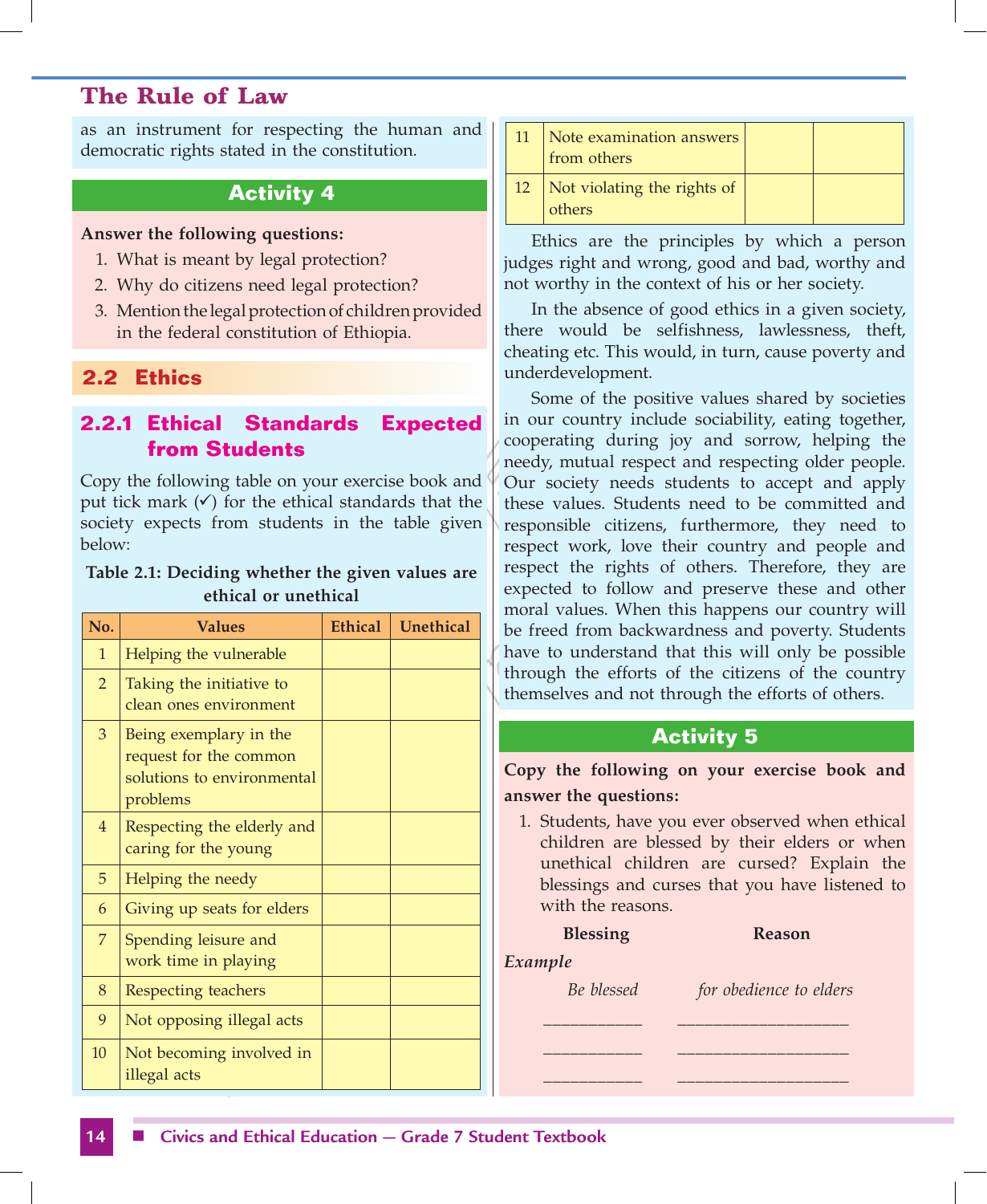| <b>Curses</b> | <b>Reason</b>          |  |  |
|---------------|------------------------|--|--|
| Example       |                        |  |  |
| Be cursed     | for sexually harassing |  |  |
|               |                        |  |  |
|               |                        |  |  |

2. Some people say that obedience to parents and respecting older people is outdated. Do you agree with them? Why? Explain your answer.

\_\_\_\_\_\_\_\_\_\_\_ \_\_\_\_\_\_\_\_\_\_\_\_\_\_\_\_\_\_\_

## **2.3 Limits of Power**

#### **2.3.1 The Importance of Limiting the Power of Government Officials**

- Who are said to be government officials?
- What is the need for limiting the power of officials?

#### **Gabiso**

Ato Gabiso is a head of a certain public office. He is known for intervening in all activities of the office. He is the one who orders the employment of new workers and who evaluates the recruits. He is also the chairman of the award committee of the office: he was even given an award by the same committee as a hard worker. Moreover, he decides where to purchase items for the office and approves the quality of the items. Because of this, two contradictory opinions have developed about him. Some staff members of the office assert that Ato Gabiso should be thanked and praised for conducting all the above mentioned tasks. Whereas others oppose this suggestion by saying that the unlimited powers of Ato Gabiso could lead to problems.

# **Activity 6**

**Answer the following questions based on the above case:**

- 1. Which opinion do you support? Why? Make any alternative suggestion of your own.
- 2. Has Ato Gabiso done wrong? How?
- 3. What could be done to prevent activities such as Ato Gabiso's?

Public officials are persons appointed by government or elected by a people in order to lead, administrate and work in public offices.

These government officials will be given enough power to properly discharge their responsibilities. The power given to them is clearly stated in laws and rules. Therefore, even though the officials have power, they shall act only within the legally given limits to their power. However, if they act beyond the legal limits of their power, they will be held accountable.

**For example,** a given official cannot arrest citizens and cannot cause them to be punished without a court order. If he does so, this means that he has acted beyond the legal limits of his power.

Limiting the power of government officials is needed for:

- **•** preventing the violation of human and democratic rights of citizens.
- protecting the rule of law from being endangered.
- establishing transparent and accountable systems.
- providing the appropriate services to the society.
- **•** preventing discriminatory practices and lawlessness.

# **Activity 7**

#### **Give short answers to the following questions:**

- 1. Who are your school managers who have been appointed or elected to lead the teachinglearning process?
- 2. Mention any two of the powers and functions of these managers.
- 3. Mention three problems that could arise if the power of a government official is not limited by law.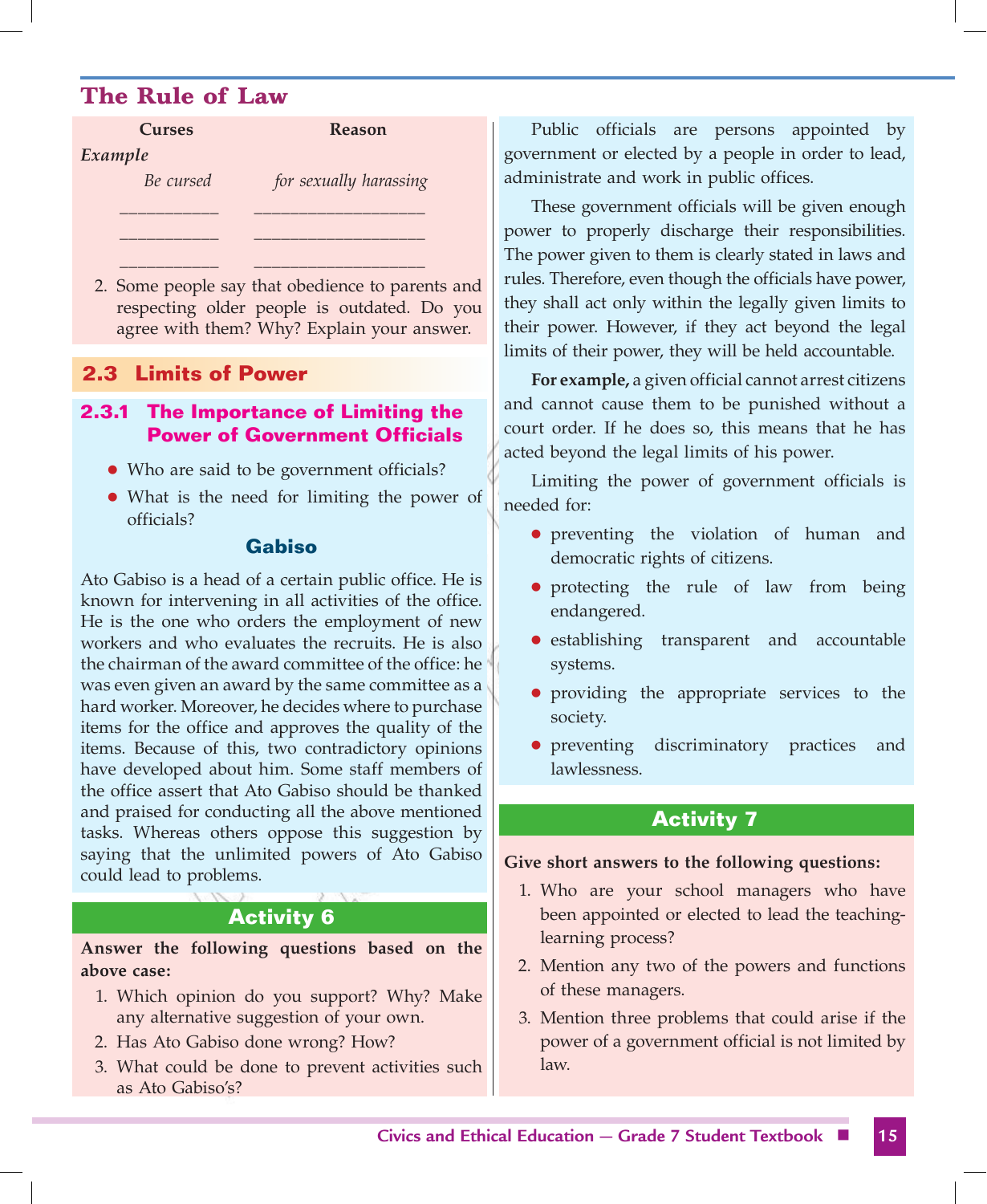## **2.4 Secrets**

## **2.4.1 Family Secrets**

- Have you ever heard the Amharic saying, **"**የቤታችን ገመና እንዳይወጣ**".** When do people say this? Explain with examples.
- Do you know any sayings about family secrets in your mother tongue? Share them with your classmates and explain why they are used.

#### **Answer the following after carefully looking at the cases given in Table 2.2:**

- 1. Of the four cases identify those which are family secrets in nature.
- 2. Explain the reasons why they are family secrets.
- 3. Explain the problems that could arise if these secrets are exposed.
- 4. Of the four cases presented identify, those which are not family secrets and give your reasons.

#### **Table 2.2: Identifying family and non-family secrets**

| $\mathbf{1}$   | While she was looking out through the window,<br>she saw someone's car window being stoned<br>and smashed by her own children. No one else<br>except her saw what happened.                                                                        |
|----------------|----------------------------------------------------------------------------------------------------------------------------------------------------------------------------------------------------------------------------------------------------|
| $2^{\circ}$    | A fourteen years old boy is unable to control his<br>urination.<br>Hence, he urinates in bed. The family kept the<br>issue secret.                                                                                                                 |
| $\mathbf{3}$   | She fails to attend classes regularly due to the<br>conflict between her parents. She is depressed<br>and sometimes even cries. Her teacher and<br>friends who are worried about the situation ask<br>what has happened to her and she tells them. |
| $\overline{4}$ | A family won a lottery prize of half a million<br>and the case is kept secret.                                                                                                                                                                     |

Families always consult each other about their daily life, the way to bring up their children, their behaviour, education, about work, and social and

political participation etc. Sometimes, disagreements and conflicts may take place between family members: between a husband and a wife, and among brothers and sisters but exposing such familial issues and conflicts to others is undesirable and immoral.

Family secrets are the secrets that must be kept in the family for the peace, well-being and development of the family. Family secrets are essential only for the concerned family and are unimportant or even sometimes dangerous to others. Thus, keeping family secret is one of the characteristics of good citizens, because a young person used to keeping family secrets would also have the quality of keeping national and official secrets. Hence he/she would be a loyal and honest citizen.

Nevertheless, sometimes issues which should not be kept secret may be kept as secrets within the family. For example, cases of rape, children with mental impairment and children who are injured by inappropriate corporal punishment may be hidden as secrets. However, holding such issues as secrets is wrong and may even be a crime. Thus, family members should distinguish between family secrets from those which are not.

## **Activity 8**

#### **Give short answers to the following questions:**

- 1. What is a family secret?
- 2. Who shall keep family secrets?
- 3. Why is keeping family secrets essential?

# **2.4.2 The Disadvantages of Not Keeping Family Secrets**

- What are the disadvantages of not keeping family secrets?
- Do you know families who have problems due to not keeping family secrets? If you do, discuss with your partner the problem that resulted from exposure of the secret.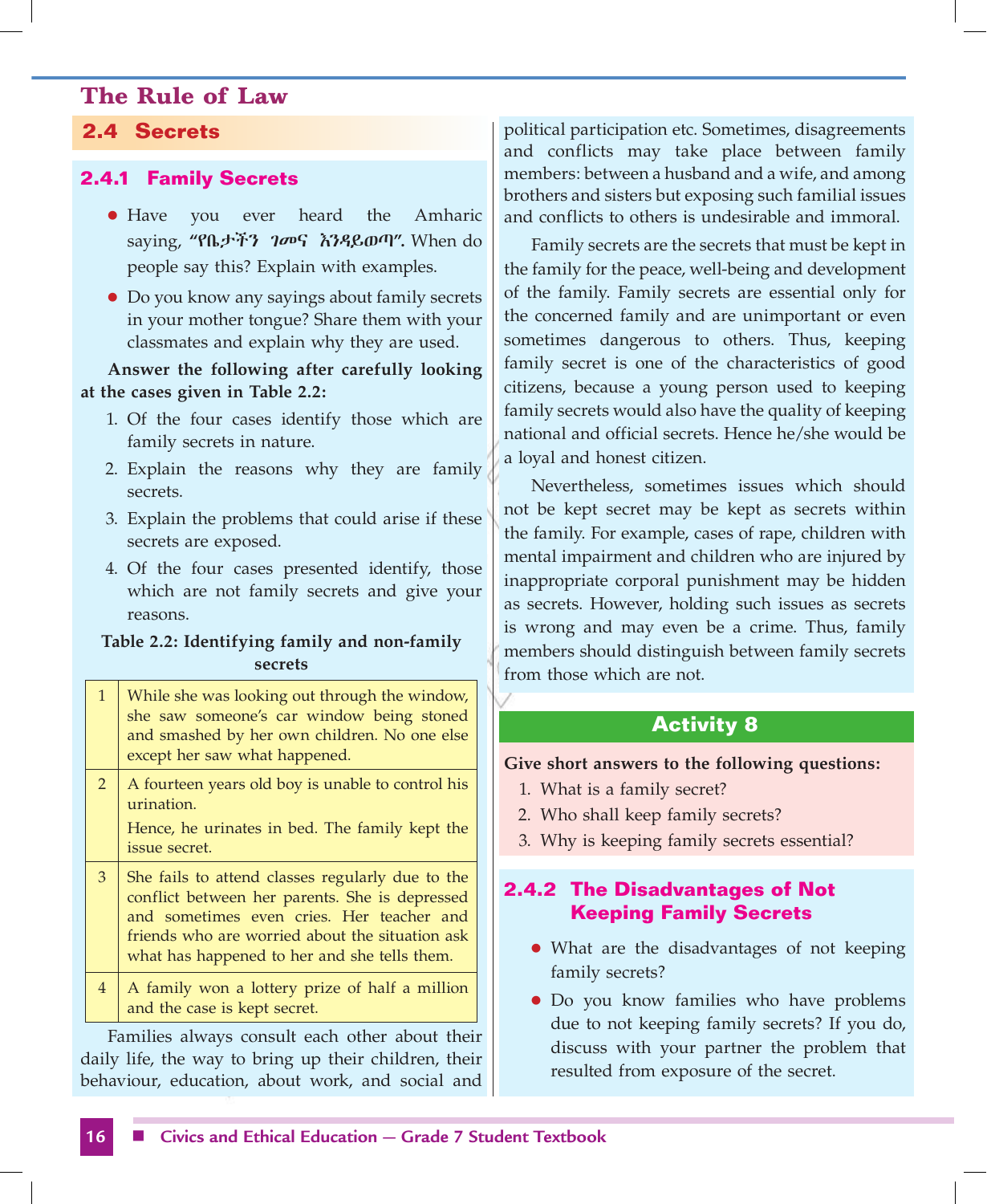#### **The Key**

After locking their door Enare and her family always put the key under the mortar near the door. All family members know they could find the key there. This was a secret in the family. However, one day, while Enare was telling her friends about the key the news reached the ears of nearby thieves. The next day all their belongings were stolen and the family was very upset, their plans were ruined. The security officials who investigated the case proved that this was due to the exposure of the secret of "the key".

#### **Activity 9**

**Answer the following questions based on the above case:**

- 1. How was the secret of the key exposed?
- 2. What should be done in the family so that such secrets will not lead to problems in the future?
- 3. Who is responsible for the problem?

Many misfortunes may happen to members of a family if they do not keep family secrets. The family or the family member may be socially alienated. Divorce and dissolution of the family may also take place. Besides, there may be psychological and economic losses. Thus, keeping family secrets may prevent some of the above mentioned problems.

#### **Activity 10**

#### **Give short answers to the following questions:**

- 1. What types of issues are considered as family secrets?
- 2. Mention some other problems that could arise due to the exposure of family secrets.

## **2.5 Corruption**

#### **2.5.1 Corruption in Governmental and Non-Governmental Institutions**

• Explain possible activities of corruption in local governmental and non-governmental institutions.

• Have you ever experienced corruption? If so, discuss the situation with your classmates.

#### **The Committee**

A certain non-governmental institution gave an opportunity to a school for its students to be hired in the institution as temporary workers in the summer. According to the sponsorship letter, the recruits had to be grade 9 students with an annual average score of 85% and above and standing  $1<sup>st</sup>$  to  $3<sup>rd</sup>$  in their class rank. The school established a committee to discuss the recruitment of students and they came up with the following list of competitors.

**Table 2.3: List of students recruited for summer time job sponsorship**

| No.            | <b>Name</b>               |    |    |                 | Grade Age Rank Grade 8 |
|----------------|---------------------------|----|----|-----------------|------------------------|
|                |                           |    |    |                 | score                  |
| 1              | Shiferaw Chebso           | 9  | 16 | 1 <sup>st</sup> | 90%                    |
| $\overline{2}$ | Worbe Selfawo             | 10 | 17 | 5 <sup>th</sup> | 88%                    |
| 3              | Harmitu<br><b>Sermisa</b> | 9  | 17 | 1 <sup>st</sup> | 92%                    |
| 4              | Mohammed<br><b>Bensa</b>  | 10 | 15 | 1 <sup>st</sup> | 94%                    |
| 5              | Nurdin Mustefa            | 9  | 15 | $2^{nd}$        | 86%                    |

Then the committee suggested to the nongovernmental institution the name of Worbe Selfawo who was the daughter of one of the committee members. It also suggested the name Nurdin Mustefa who was the nephew of another committee member. The recruited students were employed in the institution and started work. But the president of the school's students' council argued strongly that the recruitment did not follow just procedures from the very beginning. On the basis of this, a new investigation committee was formed and it is undertaking an investigation.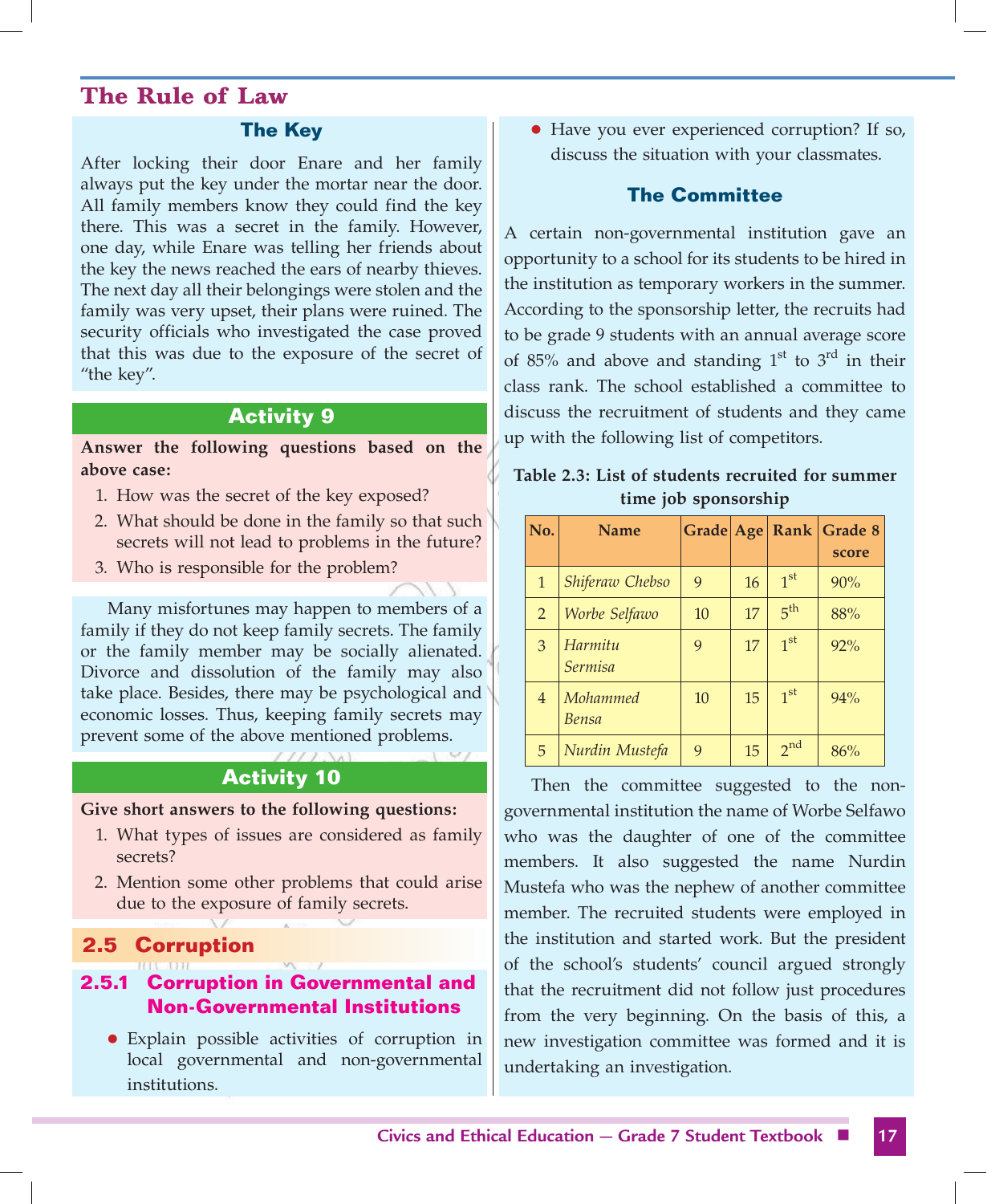## **Activity 11**

**Answer the following questions based on the previous case:**

- 1. Was corruption committed according to the passage?
- 2. If corruption was been committed, what type of corruption was it?
- 3. Who committed the corruption?
- 4. Who were the victims of the corruption?
- 5. What do you think the appropriate procedure would have been?

Corruption is a crime that can happen anywhere. It is the act of securing personal advantage or a particular group interest through the misuse of public power. Moreover, it includes the giving and taking of bribes, embezzlement, nepotism and others. These corrupt activities are illegal acts that may happen in governmental and non-governmental institutions.

One of the causes of corruption is the absence of clear rules and regulations. For example, if a given client is not informed about the rules and regulation of a particular office if he does not know where to go, he will be forced to get the service illegally through a bribe.

Nonetheless, sometimes even though there are clear rules and regulations, some public officials push the client to give a bribe either by deliberately delaying his case or by mistreating him.

Some other corrupting activities include the embezzlement of public property; using government vehicles given for work, for personal benefit; using stationery and other office material for personal interest; using office time for personal work (not being punctual), and using funds allotted for public service or contributed by the people for personal development. Particularly the latter is widely seen in governmental and non-governmental organizations.

We have noted earlier that nepotism is one form of corruption. Nepotism is a discriminatory practice in which a public official misuses power to give special advantage to his friends, relatives, and people related to him through marriage at the expense of others. This favouritism of relatives who do not legally deserve the advantage takes place for example in recruitment. In this case the corrupt person informs his relatives about employment interview questions beforehand. The result is that people who are unfit for a position are recruited.

#### **Activity 12**

#### **Answer the following questions:**

- 1. Mention activities which you think are corrupting.
- 2. In groups dramatize a case of corruption in one of the following public offices:
	- (*a*) Hospital (*b*) School
	- (*c*) Electric Power Corporation District
	- (*d*) Kebele Office.

#### **Summary**

The rule of law is important for the development and security of a nation. For the rule of law, in turn, the constitution, which is the supreme law of the land, shall be respected. As it is the supreme of law of the land, the constitution is the basis for all other laws. A common binding federal constitution is essential for diversified societies under a federal state system. This is because it protects people's rights and privileges and allows their peaceful co-existence and tolerance. The constitution of the Federal Democratic Republic of Ethiopia has practically proved this.

The life, property and security of individuals shall be equally protected and guaranteed without any discrimination. This is called the due process of law (legal protection).

Society expects young students to behave and act ethically. Some of the ethical (moral) behaviours expected from young people include love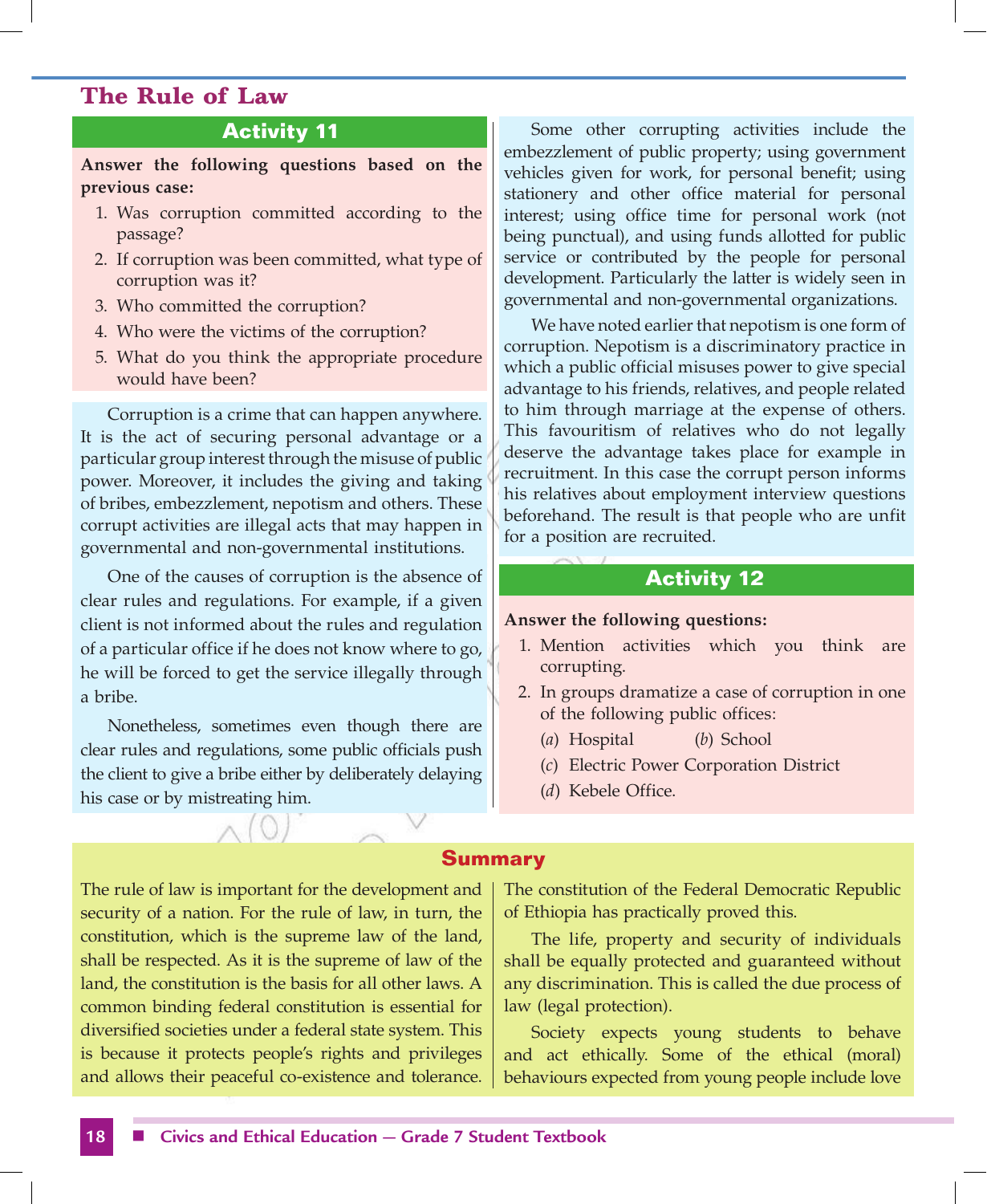and respect for work, taking the lead in solving local problems, self-initiated environmental sanitation, cooperating with elders, helping the needy, being honest and loyal.

Public officials are persons appointed by the government or elected by the people in order to lead, administrate and work in public offices. Since these officials are decision makers, their power is limited by law. This is to prevent abuse of power.

A secret kept only among family members is called a family secret. If such a secret is exposed, it endangers the family or a member of that family.

Corruption is the violation of the rule of law. Power abuse, securing personal benefit, taking bribes, embezzlement, nepotism are all corrupt activities. Corruption can also be committed through making procedures vague, dealing with cases unnecessarily slowly, mistreatment of clients, exposing official secrets etc.

| <b>Key Words</b>           |                                                                                                                                                                |  |  |
|----------------------------|----------------------------------------------------------------------------------------------------------------------------------------------------------------|--|--|
| Federal constitution:      | A common binding constitution by which diversified societies under                                                                                             |  |  |
|                            | federal government live in mutual respect and tolerance, their rights<br>and privileges being respected                                                        |  |  |
| Legal protection:          | The equal protection and guarantee of life, property and security of<br>individuals without any discrimination                                                 |  |  |
| Public official:           | A person appointed by government or elected by the people in order<br>to lead, administer and work in public offices                                           |  |  |
| <b>Family secret:</b>      | A secret that shall always be kept only among family members                                                                                                   |  |  |
| Governmental institutions: | Government (public) offices established for public work using a<br>government allotted budget                                                                  |  |  |
|                            | Non-governmental institution: Non-profit making institutions, outside the control of government,<br>which are established for the common good by donated funds |  |  |
| Limited power:             | The legal restriction or sphere of power that states the extent of one's<br>powers and responsibilities                                                        |  |  |

# **Unit Review Exercises**

**Do these review exercises in your exercise book.**

**I.** Write "True" if the statement is correct and write "False" if the statement is **incorrect**

- 1. Regional constitutions shall never contradict the federal constitution.
- 2. If the power of public officials is legally limited there is no need for legal protection.
- 3. Public officials are persons appointed by government or elected by the people.